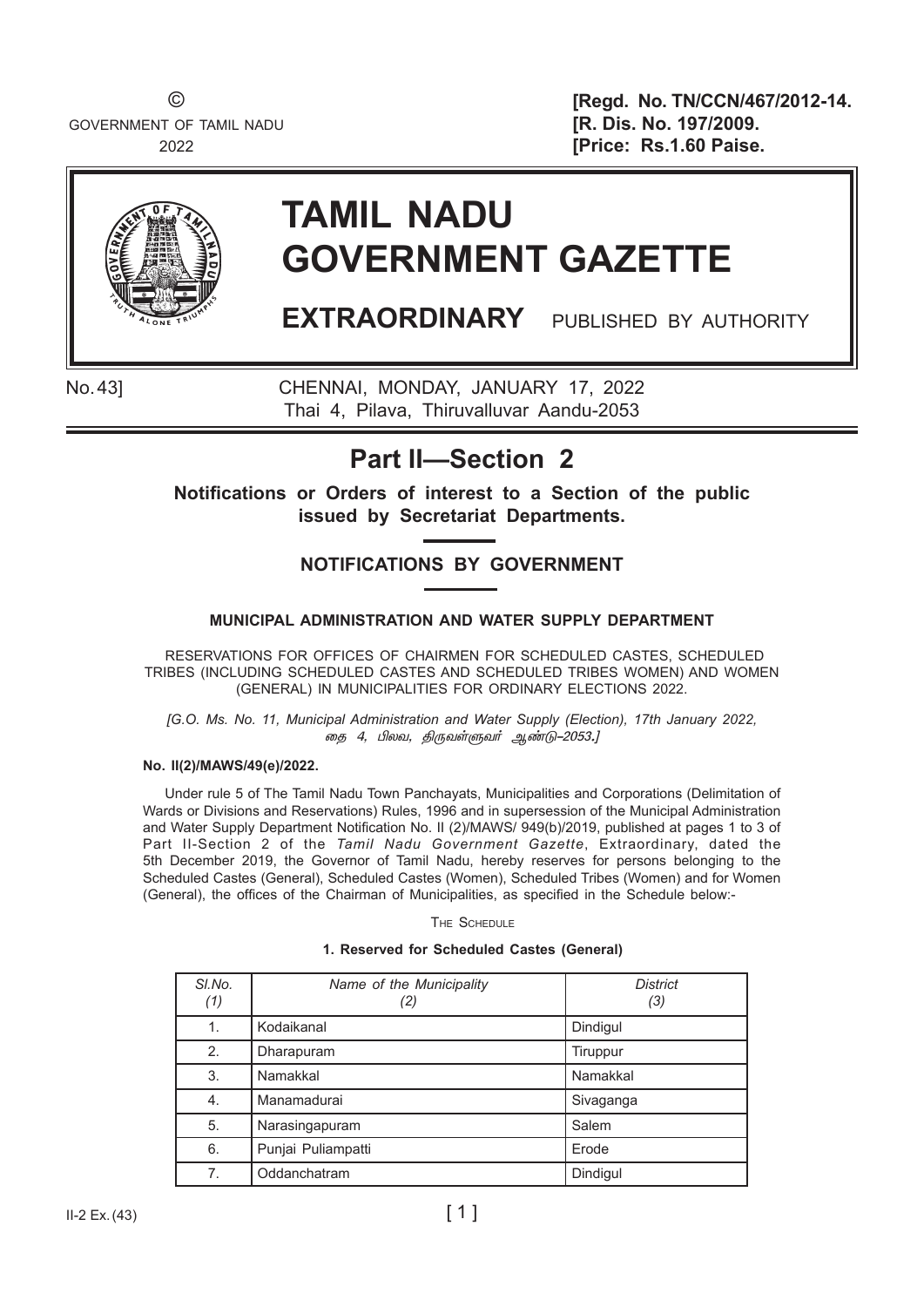| SI.No.<br>(1) | Name of the Municipality<br>(2) | <b>District</b><br>(3) |
|---------------|---------------------------------|------------------------|
| 8.            | Jayankondam                     | Arivalur               |
| 9.            | Thittakudi                      | Cuddalore              |
| 10.           | Ulundurpettai                   | Kallakurichi           |

#### **2. Reserved for Scheduled Castes (Women)**

| SI.No.<br>(1) | Name of the Municipality<br>(2) | <b>District</b><br>(3) |
|---------------|---------------------------------|------------------------|
| 1.            | Jolarpet                        | Tirupathur             |
| 2.            | Thuraiyur                       | Tiruchirappalli        |
| 3.            | Kalakkad                        | Tirunelveli            |
| 4.            | Mangadu                         | Kancheepuram           |
| 5.            | Puliangudi                      | Tenkasi                |
| 6.            | Gudalur(N)                      | The Nilgiris           |
| 7.            | Mettur                          | Salem                  |
| 8.            | Tirupathur                      | Tirupathur             |
| 9.            | Tiruvallur                      | Tiruvallur             |
| 10.           | Ponneri                         | <b>Tiruvallur</b>      |

#### **3. Reserved for Scheduled Tribes (Women)**

| SI.No. | Name of the Municipality | <b>District</b> |
|--------|--------------------------|-----------------|
| (1)    | 21                       | (3)             |
|        | Nelliyalam               |                 |

#### **4. Reserved for Women (General)**

| SI.No. | Name of the Municipality | <b>District</b> |
|--------|--------------------------|-----------------|
| (1)    | (2)                      | (3)             |
| 1.     | Ranipet                  | Ranipet         |
| 2.     | Koothanallur             | Tiruvarur       |
| 3.     | Adirampattinam           | Thanjavur       |
| 4.     | Rasipuram                | Namakkal        |
| 5.     | Coonoor                  | The Nilgiris    |
| 6.     | Tiruvarur                | Tiruvarur       |
| 7.     | Udhagamandalam           | The Nilgiris    |
| 8.     | Musiri                   | Tiruchirappalli |
| 9.     | Thiruthuraipoondi        | Tiruvarur       |
| 10.    | Sengottai                | Tenkasi         |
| 11.    | Pallapatti               | Karur           |
| 12.    | Walajapet                | Ranipet         |
| 13.    | Nellikuppam              | Cuddalore       |
| 14.    | Pernampattu              | Vellore         |
| 15.    | Sirkazhi                 | Mayiladuthurai  |
| 16.    | Palani                   | Dindigul        |
| 17.    | Vaniyambadi              | Tirupathur      |
| 18.    | Mettupalayam             | Coimbatore      |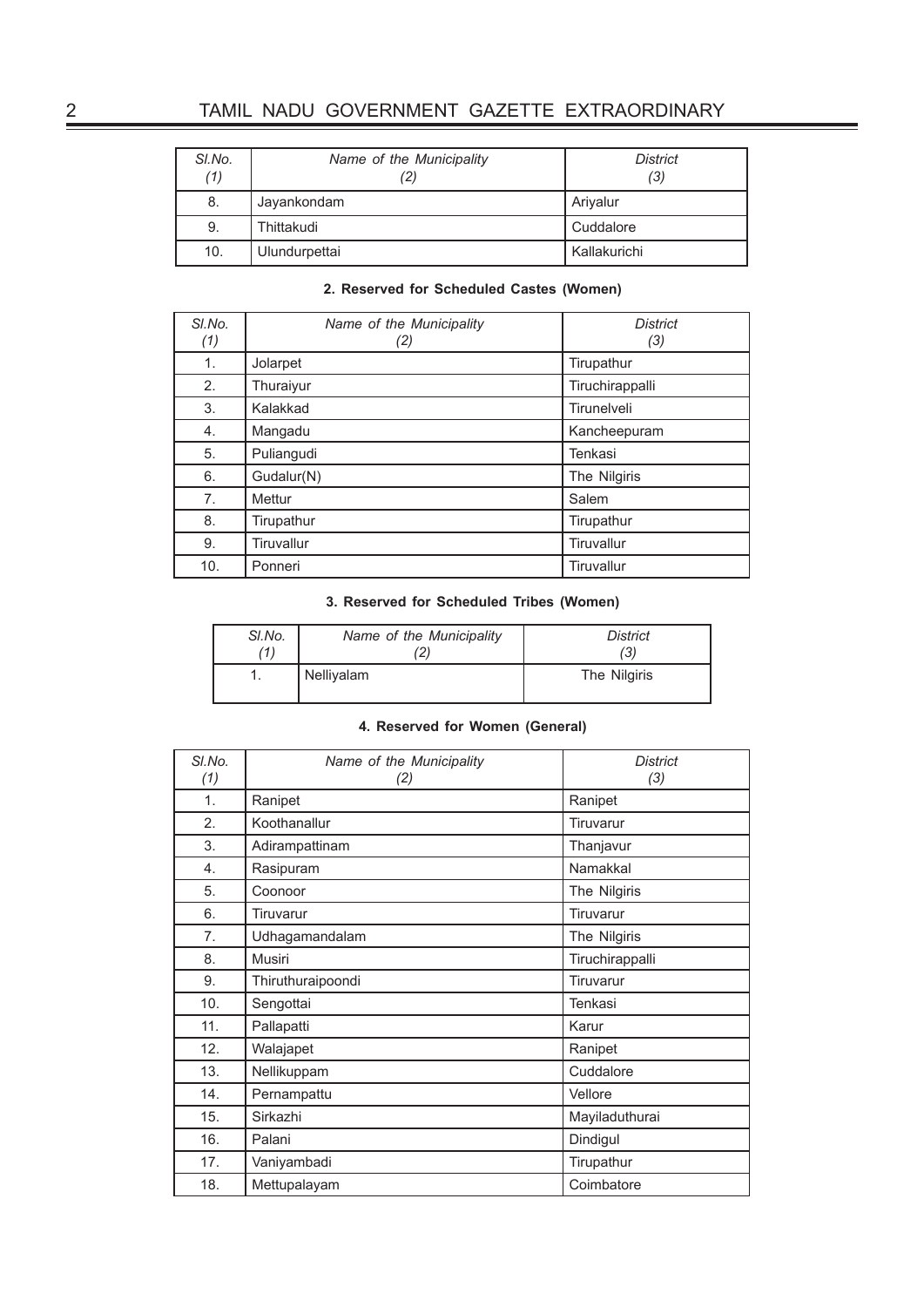| SI.No.<br>(1) | Name of the Municipality<br>(2) | <b>District</b><br>(3) |  |  |  |
|---------------|---------------------------------|------------------------|--|--|--|
| 19.           | Attur                           | Salem                  |  |  |  |
| 20.           | Arakkonam                       | Ranipet                |  |  |  |
| 21.           | Chengalpattu                    | Chengalpattu           |  |  |  |
| 22.           | Maduranthagam                   | Chengalpattu           |  |  |  |
| 23.           | Bodinayakanur                   | Theni                  |  |  |  |
| 24.           | Kulithalai                      | Karur                  |  |  |  |
| 25.           | Thirunindravur                  | Tiruvallur             |  |  |  |
| 26.           | Krishnagiri                     | Krishnagiri            |  |  |  |
| 27.           | Ariyalur                        | Ariyalur               |  |  |  |
| 28.           | Tiruchendur                     | Thoothukudi            |  |  |  |
| 29.           | Rajapalayam                     | Virudhunagar           |  |  |  |
| 30.           | Arcot                           | Ranipet                |  |  |  |
| 31.           | Aruppukottai                    | Virudhunagar           |  |  |  |
| 32.           | Thirumangalam                   | Madurai                |  |  |  |
| 33.           | Periyakulam                     | Theni                  |  |  |  |
| 34.           | Perambalur                      | Perambalur             |  |  |  |
| 35.           | Dharmapuri                      | Dharmapuri             |  |  |  |
| 36.           | Valparai                        | Coimbatore             |  |  |  |
| 37.           | Madukkarai                      | Coimbatore             |  |  |  |
| 38.           | Pollachi                        | Coimbatore             |  |  |  |
| 39.           | Sankarankoil                    | Tenkasi                |  |  |  |
| 40.           | Villupuram                      | Villupuram             |  |  |  |
| 41.           | Cumbum                          | Theni                  |  |  |  |
| 42.           | Pattukottai                     | Thanjavur              |  |  |  |
| 43.           | Palladam                        | Tiruppur               |  |  |  |
| 44.           | Kollencode                      | Kanniyakumari          |  |  |  |
| 45.           | Chinnamanur                     | Theni                  |  |  |  |
| 46.           | Tiruvannamalai                  | Tiruvannamalai         |  |  |  |
| 47.           | Sathyamangalam                  | Erode                  |  |  |  |
| 48.           | Gudalur(T)                      | Theni                  |  |  |  |
| 49.           | Bhavani                         | Erode                  |  |  |  |
| 50.           | Tiruttani                       | Tiruvallur             |  |  |  |
| 51.           | Tindivanam                      | Villupuram             |  |  |  |
| 52.           | Karamadai                       | Coimbatore             |  |  |  |
| 53.           | Vellakovil                      | Tiruppur               |  |  |  |
| 54.           | Sholingur                       | Ranipet                |  |  |  |
| 55.           | Pudukkottai                     | Pudukkottai            |  |  |  |
| 56.           | Theni-Allinagaram               | Theni                  |  |  |  |
| 57.           | Poonamallee                     | Tiruvallur             |  |  |  |
| 58.           | Usilampatti                     | Madurai                |  |  |  |

SHIV DAS MEENA, *Additional Chief Secretary to Government.*

PRINTED AND PUBLISHED BY THE COMMISSIONER OF STATIONERY AND PRINTING, CHENNAI ON BEHALF OF THE GOVERNMENT OF TAMIL NADU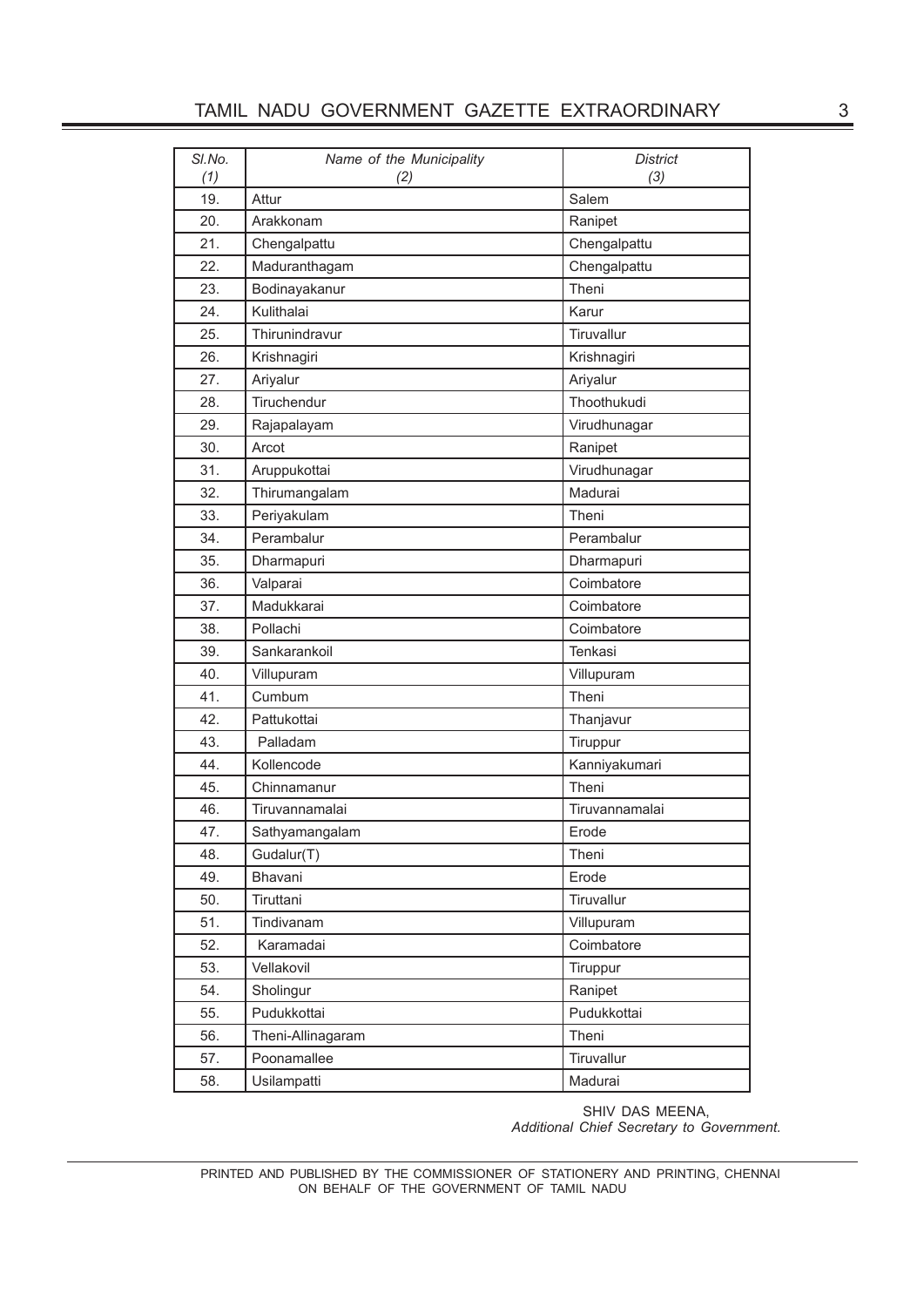GOVERNMENT OF TAMIL NADU **1999 [R. Dis. No. 197/2009.** 

© **[Regd. No. TN/CCN/467/2012-14.** 2019 **[Price: Rs. 3.20 Paise.** 



# **TAMIL NADU GOVERNMENT GAZETTE**

**EXTRAORDINARY** PUBLISHED BY AUTHORITY

No.219] chennai, monDAY, May 20, 2019 Vaikasi 6, Vikari, Thiruvalluvar Aandu-2050

### **Part II—Section 2**

**Notifications or Orders of interest to a Section of the public issued by Secretariat Departments.**

### **NotificationS by government**

#### **MUNICIPAL ADMINISTRATION AND WATER SUPPLY DEPARTMENT**

RESERVATION OF SEATS FOR SCHEDULED CASTES, SCHEDULED TRIBES AND WOMEN IN MUNICIPALITIES UNDER THE TAMIL NADU DISTRICT MUNICIPALITIES ACT.

> *[G.O. Ms. No. 61, municipal Administration and Water Supply (Election), 20th May 2019,*  ¬õè£C 6, Mè£K, F¼õœÀõ˜ ݇´*-*2050*.]*

#### **No. II(2)/MAWS/341(i)/2019.**

Under sub-sections (5), (6) and (7) of Section 7 of the Tamil Nadu District Municipalities Act, 1920 (Tamil Nadu Act V of 1920), read with rule 4 of the Tamil Nadu Town Panchayats, Third Grade Municipalities, Municipalities and Corporations (Delimitation of Wards or Divisions and Reservation) Rules, 1996 and in supersession of the Municipal Administration and Water Supply Department Notification No. II(2)/MAWS/640(c-4)/2016, published at pages 1 to 7 of Part II–Section 2 of the *Tamil Nadu Government Gazette* Extraordinary, dated the 16th September 2016, the Governor of Tamil Nadu, hereby reserves the seats for the persons belonging to the Scheduled Castes, Scheduled Tribes and Women as specified in the Schedule below:-

The Schedule

|            |                               |                         |                                  | THE OUTLOULE                     |                                  |                                 |                                                     |
|------------|-------------------------------|-------------------------|----------------------------------|----------------------------------|----------------------------------|---------------------------------|-----------------------------------------------------|
| SI.<br>No. | Name of the Municipality      | Total<br>No.of<br>Wards | Wards<br>Reserved<br>for $SC(G)$ | Wards<br>Reserved<br>for $SC(W)$ | Wards<br>Reserved<br>for $ST(G)$ | Wards<br>Reserved<br>for ST (W) | Wards Reserved for<br>Women (G)                     |
| (1)        | (2)                           | (3)                     | (4)                              | (5)                              | (6)                              | (7)                             | (8)                                                 |
|            |                               |                         |                                  | <b>CHENGALPATTU REGION</b>       |                                  |                                 |                                                     |
|            | <b>KANCHEEPURAM DISTRICT:</b> |                         |                                  |                                  |                                  |                                 |                                                     |
| 1.         | Anakaputhur                   | 18                      | 16                               | 17.18                            | 0                                | 0                               | 1, 2, 9, 10, 12, 13, 14                             |
|            | Chengalpattu                  | 33                      | 9, 27                            | 5, 7, 10                         | 0                                | 21                              | 3, 4, 11, 12, 14, 18, 19, 20,<br>22, 24, 30, 31, 32 |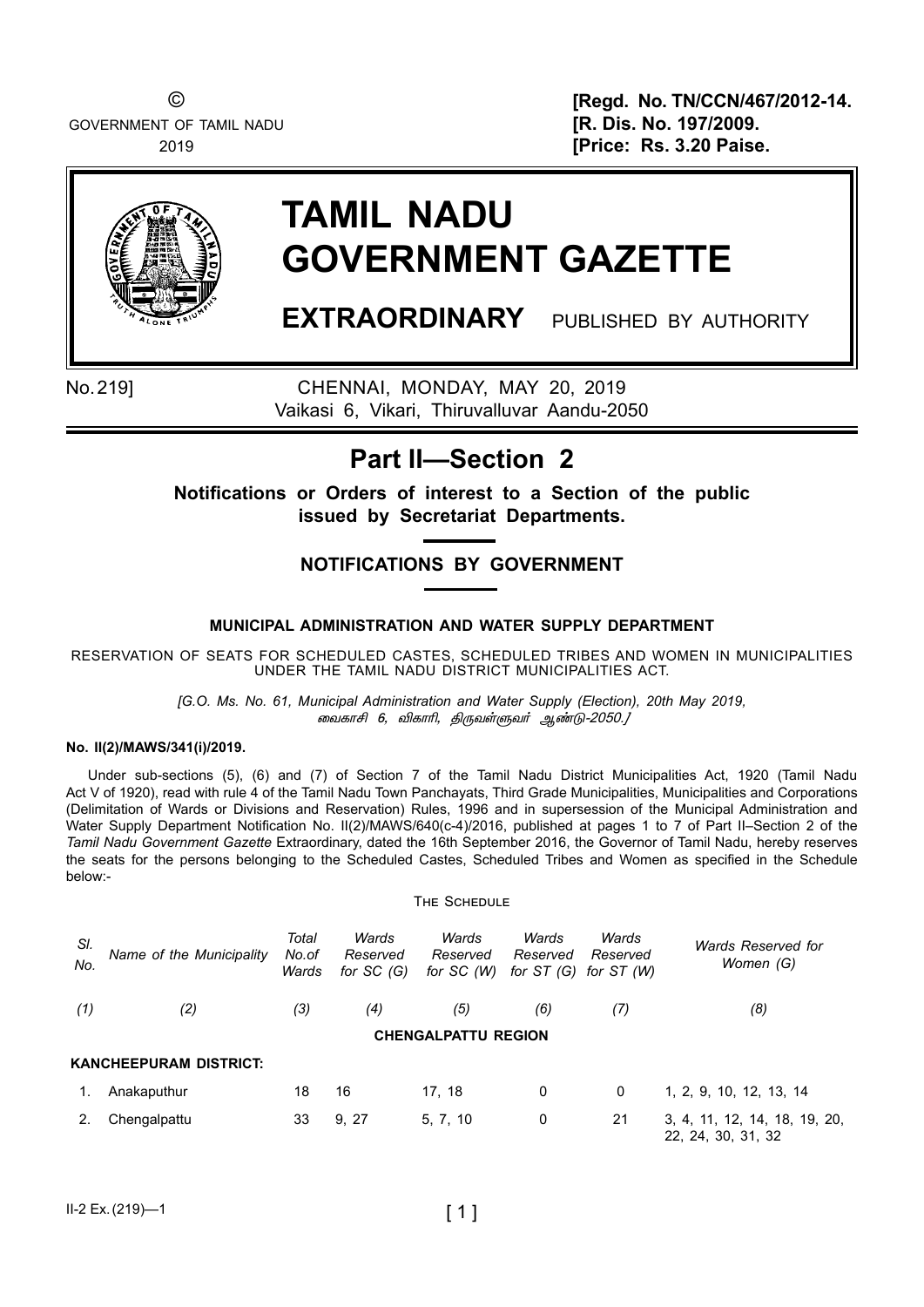2 Tamil nadu government gazette extraordinary

| SI.<br>No. | Name of the Municipality    | Total<br>No.of<br>Wards | Wards<br>Reserved<br>for $SC(G)$ | Wards<br>Reserved<br>for $SC(W)$ | Wards<br>Reserved<br>for $ST(G)$ | Wards<br>Reserved<br>for $ST(W)$ | Wards Reserved for<br>Women (G)                                                                  |  |  |
|------------|-----------------------------|-------------------------|----------------------------------|----------------------------------|----------------------------------|----------------------------------|--------------------------------------------------------------------------------------------------|--|--|
| (1)        | (2)                         | (3)                     | (4)                              | (5)                              | (6)                              | (7)                              | (8)                                                                                              |  |  |
| 3.         | Kancheepuram                | 51                      | 39, 43                           | 27, 46                           | 0                                | 0                                | 1, 3, 5, 6, 7, 8, 9, 10, 13,<br>15, 16, 17, 19, 20, 21, 23,<br>24, 31, 33, 35, 38, 40, 42,<br>45 |  |  |
| 4.         | Madurantakam                | 24                      | 13, 24                           | 5, 6                             | 0                                | 0                                | 1, 3, 7, 8, 9, 17, 20, 21, 22,<br>23                                                             |  |  |
| 5.         | Maraimalainagar             | 21                      | 10, 20                           | 3, 18                            | 0                                | 0                                | 1, 5, 6, 7, 8, 11, 15, 16, 19,                                                                   |  |  |
| 6.         | Pallavapuram                | 42                      | 7, 9, 21                         | 2, 4, 5, 16                      | $\mathbf 0$                      | $\mathbf 0$                      | 1, 11, 12, 15, 19, 22, 24, 25,<br>26, 30, 31, 32, 34, 36, 37,<br>38, 40                          |  |  |
| 7.         | Pammal                      | 21                      | 9, 20                            | 13, 21                           | 0                                | 0                                | 1, 2, 3, 4, 6, 8, 11, 18, 19                                                                     |  |  |
| 8.         | Sembakkam                   | 15                      | 0                                | 10                               | 0                                | 0                                | 1, 2, 3, 5, 6, 7, 13                                                                             |  |  |
| 9.         | Tambaram                    | 39                      | 2, 27, 35                        | 24, 31, 32                       | 0                                | $\mathbf 0$                      | 4, 5, 6, 8, 9, 10, 13, 15, 16,<br>18, 19, 20, 28, 29, 30, 37,<br>39                              |  |  |
|            | <b>TIRUVALLUR DISTRICT:</b> |                         |                                  |                                  |                                  |                                  |                                                                                                  |  |  |
|            | 10. Avadi                   | 48                      | 3, 14, 21,<br>37                 | 5, 15, 18,<br>19                 | 0                                | 0                                | 6, 7, 11, 12, 16, 17, 20, 22,<br>26, 34, 35, 36, 38, 39, 41,<br>43, 44, 45, 46, 47               |  |  |
| 11         | Poonamallee                 | 21                      | 1                                | 4, 12                            | 0                                | 0                                | 3, 5, 7, 10, 11, 13, 17, 19, 20                                                                  |  |  |
| 12         | Thiruthani                  | 21                      | 19                               | 16, 21                           | 0                                | 1                                | 2, 3, 5, 11, 13, 14, 15, 18                                                                      |  |  |
| 13         | Thiruverkadu                | 18                      | 5, 18                            | 6, 7                             | 0                                | 0                                | 1, 2, 10, 12, 13, 14, 16                                                                         |  |  |
| 14         | Tiruvallur                  | 27                      | 1, 15                            | 8, 16, 23                        | 0                                | 0                                | 2, 3, 4, 5, 13, 14, 18, 21,<br>22, 25, 26,                                                       |  |  |
|            | <b>CUDDALORE DISTRICT:</b>  |                         |                                  |                                  |                                  |                                  |                                                                                                  |  |  |
| 15         | Chidambaram                 | 33                      | 1                                | 4                                | 0                                | 0                                | 3, 5, 6, 8, 10, 15, 18, 19,<br>21, 22, 24, 28, 29, 30, 31,<br>32                                 |  |  |
|            | 16 Cuddalore                | 45                      | 28, 33, 34                       | 4, 25, 36                        | 0                                | 0                                | 1, 2, 5, 6, 7, 8, 15, 17, 18,<br>19, 20, 21, 22, 26, 30, 31,<br>38, 42, 44, 45                   |  |  |
| 17         | Nellikuppam                 | 30                      | 6, 7, 12,<br>25, 28              | 2, 4, 15,<br>24, 26, 27          | 0                                | 0                                | 9, 10, 16, 17, 20, 21, 22,<br>23, 30                                                             |  |  |
| 18         | Panruti                     | 33                      | 9, 11                            | 6, 7, 10                         | 0                                | 0                                | 4, 12, 13, 14, 15, 17, 18,<br>19, 22, 23, 25, 28, 29, 31                                         |  |  |
| 19         | Virudhachalam               | 33                      | 1, 18, 30                        | 22, 26, 33                       | 0                                | 0                                | 6, 8, 9, 10, 11, 14, 16, 20,<br>24, 25, 28, 29, 31, 32                                           |  |  |
|            | <b>MADURAI REGION</b>       |                         |                                  |                                  |                                  |                                  |                                                                                                  |  |  |
|            | <b>MADURAI DISTRICT:</b>    |                         |                                  |                                  |                                  |                                  |                                                                                                  |  |  |
| 20         | Melur                       | 27                      | 4                                | 11, 21                           | 0                                | 0                                | 3, 5, 6, 10, 13, 15, 16, 18,<br>20, 22, 24, 26                                                   |  |  |
| 21         | Tirumangalam                | 27                      | 9                                | 16                               | 0                                | 0                                | 10, 11, 12, 13, 14, 15, 17,<br>18, 19, 20, 23, 24, 25                                            |  |  |
| 22         | Usilampatti                 | 24                      | 24                               | 15                               | 0                                | 0                                | 1, 3, 7, 9, 10, 11, 12, 13,<br>14, 21, 22                                                        |  |  |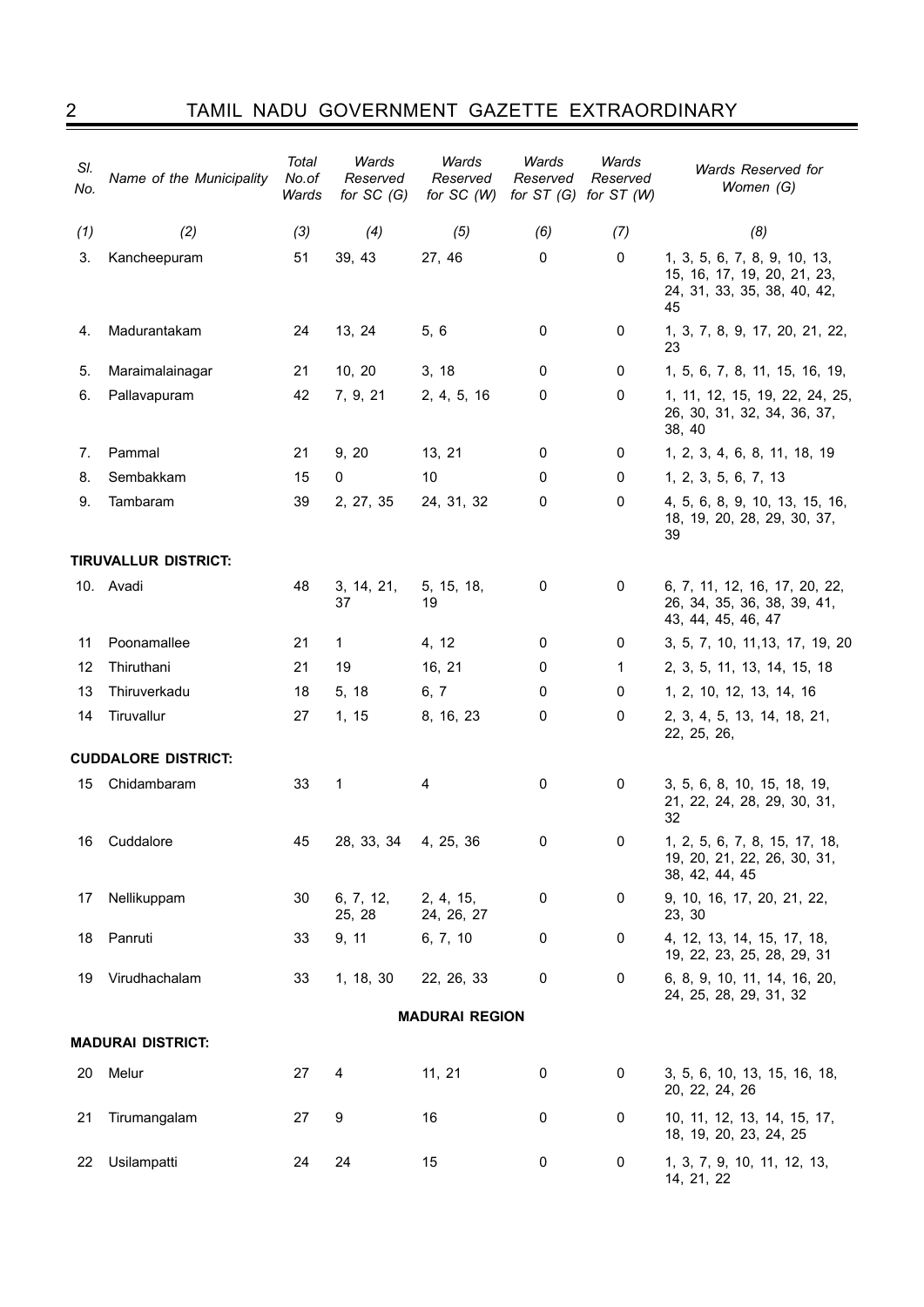| SI.<br>No. | Name of the Municipality        | Total<br>No.of<br>Wards | Wards<br>Reserved<br>for $SC(G)$ | Wards<br>Reserved<br>for $SC(W)$ | Wards<br>Reserved | Wards<br>Reserved<br>for $ST(G)$ for $ST(W)$ | Wards Reserved for<br>Women (G)                                   |  |  |
|------------|---------------------------------|-------------------------|----------------------------------|----------------------------------|-------------------|----------------------------------------------|-------------------------------------------------------------------|--|--|
| (1)        | (2)                             | (3)                     | (4)                              | (5)                              | (6)               | (7)                                          | (8)                                                               |  |  |
|            | <b>THENI DISTRICT:</b>          |                         |                                  |                                  |                   |                                              |                                                                   |  |  |
| 23         | Bodinayakanur                   | 33                      | 15                               | 18, 27                           | 0                 | 0                                            | 3, 4, 5, 6, 8, 11, 13, 16, 17,<br>22, 24, 25, 28, 32, 33          |  |  |
| 24         | Chinnamanur                     | 27                      | 5, 10                            | 4, 8, 16                         | 0                 | 0                                            | 6, 9, 11, 12, 13, 14, 15, 17,<br>20, 22, 23,                      |  |  |
| 25         | Cumbum                          | 33                      | 33                               | 9, 13                            | 0                 | 0                                            | 8, 12, 14, 17, 18, 19, 20, 21,<br>22, 23, 24, 25, 28, 29, 30      |  |  |
| 26         | Gudalur                         | 21                      | $\mathbf 0$                      | 15                               | 0                 | 0                                            | 5, 6, 9, 10, 11, 12, 13, 14,<br>17, 20                            |  |  |
| 27         | Periyakulam                     | 30                      | 13, 15                           | 11, 14, 30                       | 0                 | 0                                            | 1, 6, 8, 9, 10, 12, 16, 18,<br>19, 21, 25, 29                     |  |  |
| 28         | Theni-Allinagaram               | 33                      | 8, 9                             | 3, 7, 11                         | 0                 | 0                                            | 2, 5, 10, 13, 15, 17, 18, 21,<br>22, 23, 24, 25, 28, 29           |  |  |
|            | <b>DINDIGUL DISTRICT:</b>       |                         |                                  |                                  |                   |                                              |                                                                   |  |  |
| 29         | Kodaikanal                      | 24                      | 2, 19                            | 3, 15, 20                        | 0                 | 0                                            | 1, 4, 7, 9, 12, 13, 14, 16, 23                                    |  |  |
| 30         | Oddanchatram                    | 18                      | 3, 8                             | 5, 17                            | 0                 | 0                                            | 1, 2, 4, 6, 9, 10, 15                                             |  |  |
| 31         | Palani                          | 33                      | 3, 12                            | 2, 11, 32                        | 0                 | 0                                            | 4, 5, 9, 10, 13, 14, 16, 19,<br>20, 21, 25, 26, 27, 28            |  |  |
|            | <b>SIVAGANGAI DISTRICT:</b>     |                         |                                  |                                  |                   |                                              |                                                                   |  |  |
| 32         | Devakottai                      | 27                      | 5                                | 24                               | 0                 | 0                                            | 4, 7, 8, 9, 12, 13, 14, 15,<br>17, 19, 20, 22, 23                 |  |  |
| 33         | Karaikudi                       | 36                      | 9                                | 10, 17                           | 0                 | 0                                            | 4, 5, 6, 12, 16, 21, 23, 24,<br>25, 26, 28, 29, 32, 33, 34,<br>36 |  |  |
| 34         | Sivagangai                      | 27                      | 26                               | 3, 25                            | $\mathbf 0$       | 0                                            | 4, 8, 9, 10, 12, 13, 14, 16,<br>18, 19, 20, 24                    |  |  |
|            | <b>RAMANATHAPURAM DISTRICT:</b> |                         |                                  |                                  |                   |                                              |                                                                   |  |  |
| 35         | Keelakarai                      | 21                      | 0                                | 5                                | 0                 | 0                                            | 2, 4, 6, 10, 11, 12, 13, 15,<br>16, 18                            |  |  |
| 36         | Paramakudi                      | 36                      | 5, 26                            | 9, 28, 30                        | 0                 | 0                                            | 4, 8, 11, 16, 18, 19, 20, 21,<br>22, 25, 27, 29, 31, 34, 35       |  |  |
| 37         | Ramanathapuram                  | 33                      | 28                               | 26                               | 0                 | 0                                            | 1, 2, 3, 4, 6, 11, 14, 17, 19,<br>22, 23, 25, 27, 29, 32, 33      |  |  |
| 38         | Rameswaram                      | 21                      | $\pmb{0}$                        | 1                                | 0                 | $\mathbf 0$                                  | 4, 5, 7, 11, 13, 15, 16, 17,<br>19, 20                            |  |  |
|            | <b>SALEM REGION</b>             |                         |                                  |                                  |                   |                                              |                                                                   |  |  |
|            | <b>SALEM DISTRICT:</b>          |                         |                                  |                                  |                   |                                              |                                                                   |  |  |
| 39         | Attur                           | 33                      | 3, 26, 31                        | 4, 29, 30,<br>33                 | 0                 | 0                                            | 6, 10, 13, 14, 15, 18, 19,<br>20, 21, 22, 24, 28, 32              |  |  |
| 40         | Edappadi                        | 30                      | 30                               | 6                                | 0                 | 0                                            | 7, 8, 10, 13, 14, 15, 16, 17,<br>18, 19, 21, 27, 28, 29           |  |  |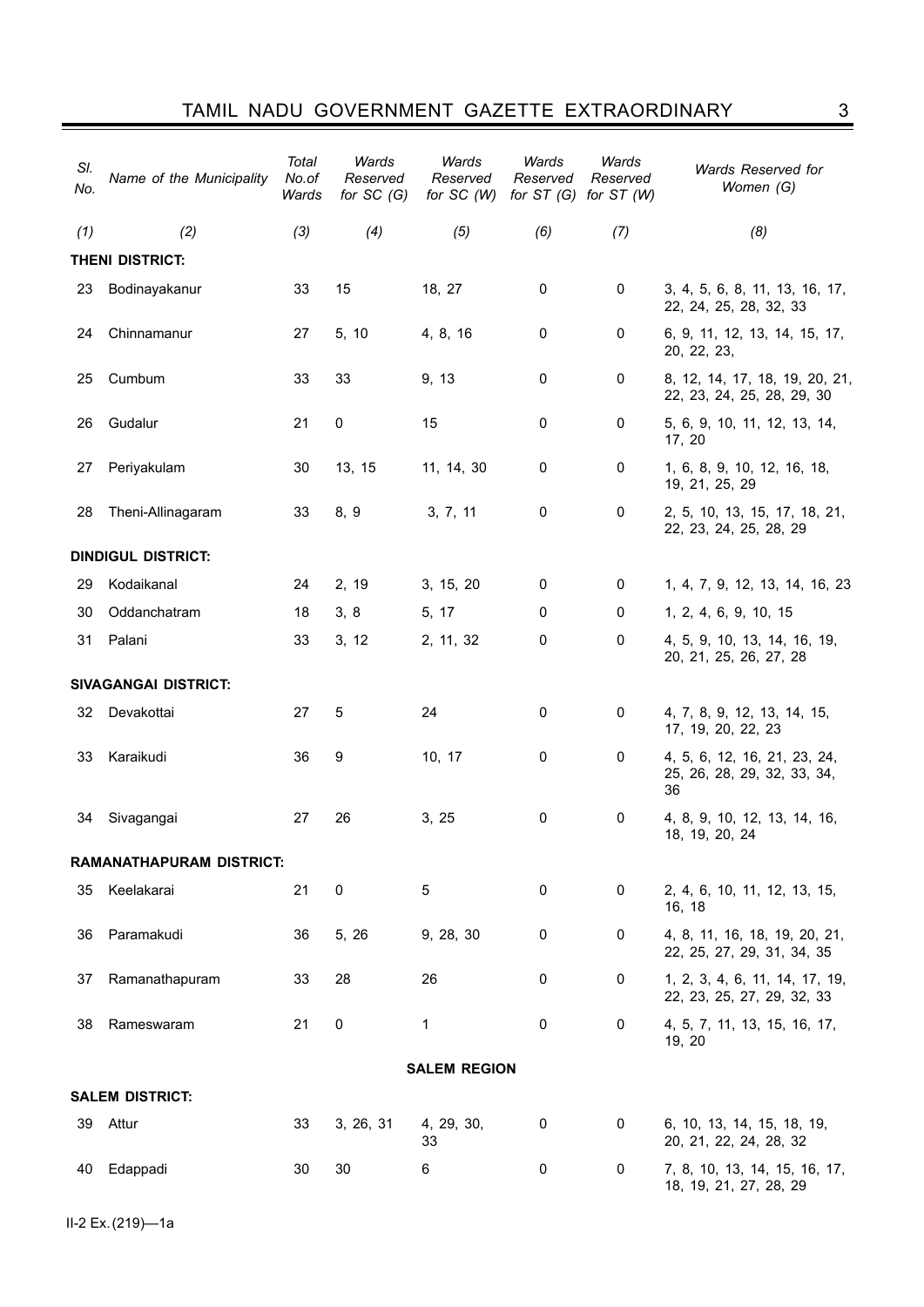4 Tamil nadu government gazette extraordinary

| SI.<br>No.      | Name of the Municipality     | Total<br>No.of<br>Wards | Wards<br>Reserved<br>for $SC(G)$ | Wards<br>Reserved<br>for $SC(W)$ | Wards<br>Reserved<br>for $ST(G)$ | Wards<br>Reserved<br>for $ST(W)$ | Wards Reserved for<br>Women (G)                                                      |
|-----------------|------------------------------|-------------------------|----------------------------------|----------------------------------|----------------------------------|----------------------------------|--------------------------------------------------------------------------------------|
| (1)             | (2)                          | (3)                     | (4)                              | (5)                              | (6)                              | (7)                              | (8)                                                                                  |
| 41              | Mettur                       | 30                      | 9, 22, 29                        | 10, 15, 30                       | 0                                | 0                                | 4, 7, 11, 13, 16, 17, 18, 19,<br>20, 23, 24, 27                                      |
| 42              | Narasingapuram               | 18                      | 9, 10                            | 15, 17                           | 0                                | 0                                | 5, 6, 7, 8, 11, 12, 13                                                               |
|                 | <b>NAMAKKAL DISTRICT:</b>    |                         |                                  |                                  |                                  |                                  |                                                                                      |
| 43              | Kumarapalayam                | 33                      | 0                                | 1                                | $\pmb{0}$                        | 0                                | 2, 4, 5, 9, 10, 13, 14, 16,<br>17, 18, 19, 20, 21, 23, 27, 28                        |
| 44              | Namakkal                     | 39                      | 15, 30, 39                       | 7, 8, 14, 28                     | 0                                | 0                                | 1, 2, 4, 13, 17, 18, 24, 25,<br>26, 27, 29, 31, 32, 33, 35,<br>37                    |
| 45              | Pallipalayam                 | 21                      | 0                                | 11                               | 0                                | 0                                | 1, 2, 5, 10, 13, 14, 15, 16,<br>17, 19                                               |
| 46              | Rasipuram                    | 27                      | 4                                | 1, 20                            | 0                                | 0                                | 3, 10, 11, 12, 13, 15, 16, 17,<br>18, 21, 22, 25,                                    |
| 47              | Tiruchengode                 | 33                      | 31, 33                           | 3, 13                            | 0                                | $\mathbf 0$                      | 6, 7, 11, 15, 16, 17, 19, 20,<br>21, 23, 24, 25, 26, 29, 30                          |
|                 | <b>DHARMAPURI DISTRICT:</b>  |                         |                                  |                                  |                                  |                                  |                                                                                      |
| 48              | Dharmapuri                   | 33                      | 8                                | 30                               | 0                                | 0                                | 2, 3, 4, 5, 7, 16, 17, 19, 20,<br>21, 22, 25, 26, 27, 29, 32                         |
|                 | <b>KRISHNAGIRI DISTRICT:</b> |                         |                                  |                                  |                                  |                                  |                                                                                      |
| 49              | Krishnagiri                  | 33                      | 16, 33                           | 2, 23                            | 0                                | 0                                | 3, 5, 7, 9, 11, 12, 13, 14,<br>15, 22, 24, 26, 28, 29, 30                            |
|                 | <b>KARUR DISTRICT:</b>       |                         |                                  |                                  |                                  |                                  |                                                                                      |
| 50              | Karur                        | 48                      | 10, 11, 20                       | 13, 28, 36                       | 0                                | 0                                | 4, 6, 7, 8, 12, 19, 21, 22,<br>23, 25, 27, 29, 30, 31, 32,<br>33, 34, 35, 39, 40, 43 |
| 51              | Kulithalai                   | 24                      | 13, 20                           | 1, 21                            | 0                                | 0                                | 5, 6, 8, 10, 11, 15, 18, 19,<br>22, 24                                               |
|                 |                              |                         |                                  | <b>THANJAVUR REGION</b>          |                                  |                                  |                                                                                      |
|                 | <b>THANJAVUR DISTRICT:</b>   |                         |                                  |                                  |                                  |                                  |                                                                                      |
| 52 <sub>2</sub> | Kumbakonam                   | 45                      | 20                               | 24, 44                           | 0                                | 0                                | 2, 3, 4, 8, 9, 15, 18, 19, 23,<br>25, 27, 28, 36, 37, 38, 39,<br>40, 41, 42, 43, 45  |
| 53              | Pattukkottai                 | 33                      | 18                               | 28                               | 0                                | 0                                | 1, 2, 3, 5, 6, 10, 12, 13, 15,<br>16, 23, 24, 26, 27, 32, 33                         |
|                 | TIRUVARUR DISTRICT:          |                         |                                  |                                  |                                  |                                  |                                                                                      |
| 54              | Koothanallur                 | 24                      | 14, 24                           | 1, 12, 17                        | 0                                | 0                                | 10, 13, 15, 16, 18, 19, 20, 21, 22                                                   |
| 55              | Mannargudi                   | 33                      | 27                               | 6, 9                             | 0                                | 0                                | 1, 7, 10, 12, 16, 17, 19, 21,<br>22, 23, 26, 29, 31, 32, 33                          |
| 56              | Thiruthuraipoondi            | 24                      | 16, 17, 24                       | 6,10, 12, 20                     | 0                                | 0                                | 3, 4, 8, 11, 13, 15, 18, 21                                                          |
| 57              | Tiruvarur                    | 30                      | 15, 30                           | 20, 22                           | 0                                | 0                                | 2, 3, 4, 5, 6, 9, 11, 13, 17,<br>18, 19, 26, 28                                      |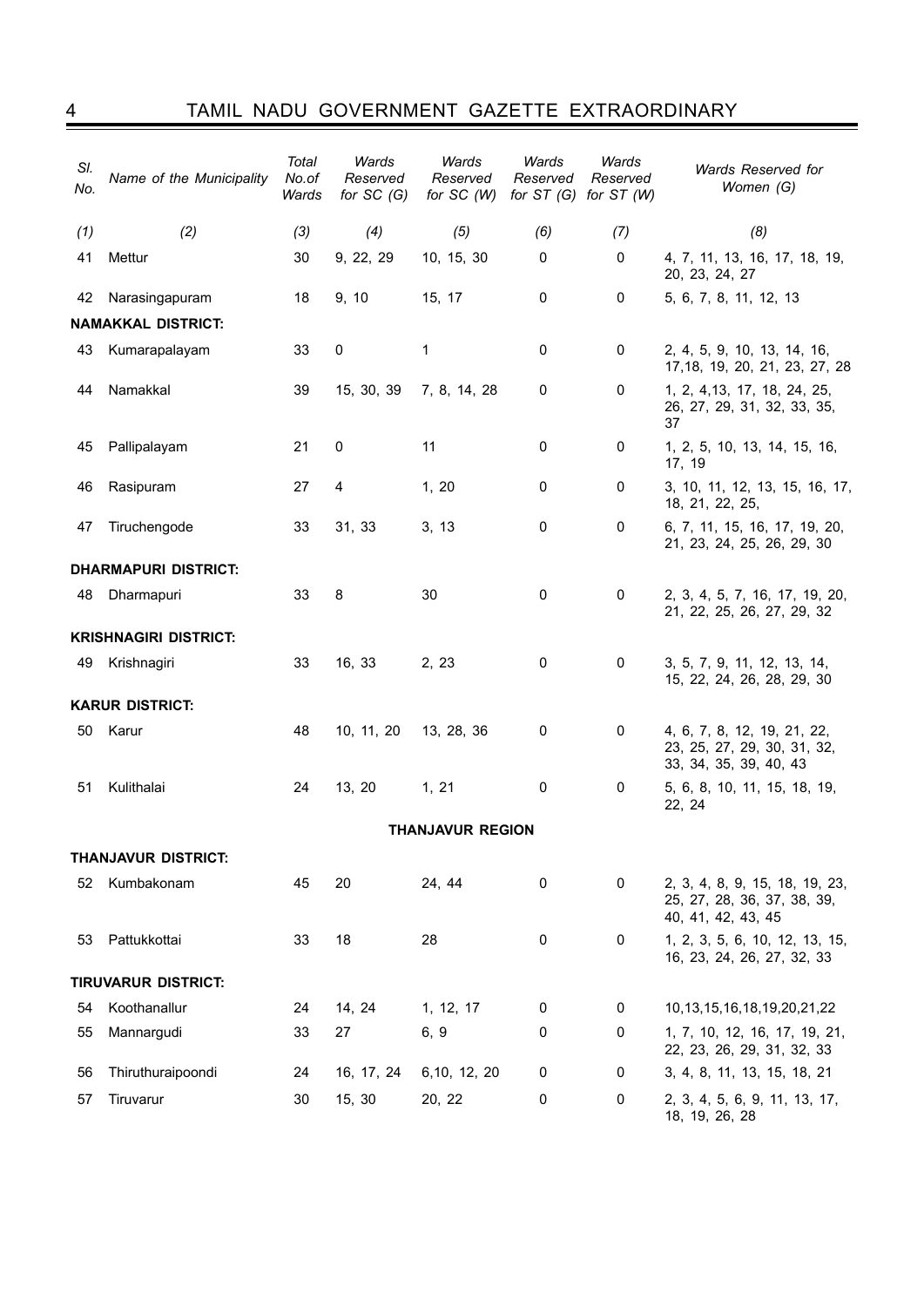| SI.<br>No. | Name of the Municipality      | Total<br>No.of<br>Wards | Wards<br>Reserved<br>for $SC(G)$ | Wards<br>Reserved<br>for $SC(W)$ | Wards<br>Reserved | Wards<br>Reserved<br>for $ST(G)$ for $ST(W)$ | Wards Reserved for<br>Women (G)                                         |
|------------|-------------------------------|-------------------------|----------------------------------|----------------------------------|-------------------|----------------------------------------------|-------------------------------------------------------------------------|
| (1)        | (2)                           | (3)                     | (4)                              | (5)                              | (6)               | (7)                                          | (8)                                                                     |
|            | <b>NAGAPATTINAM DISTRICT:</b> |                         |                                  |                                  |                   |                                              |                                                                         |
| 58         | Mayiladuthurai                | 36                      | 30                               | 24                               | $\mathbf 0$       | $\mathbf 0$                                  | 1, 3, 7, 8, 12, 14, 15, 17,<br>19, 20, 22, 25, 27, 28, 31,<br>32, 36    |
| 59         | Nagapattinam                  | 36                      | 17                               | 10, 21                           | $\mathbf 0$       | 0                                            | 1, 2, 4, 6, 11, 14, 15, 18,<br>19, 20, 23, 27, 28, 29, 31,<br>32        |
| 60         | Sirkali                       | 24                      | 4, 9, 20,                        | 3, 5, 17                         | $\mathbf 0$       | 0                                            | 2, 7, 8, 10, 14, 16, 21, 23,<br>24                                      |
| 61         | Vedaranyam                    | 21                      | 11                               | 5, 9                             | 0                 | 0                                            | 1, 2, 3, 4, 7, 8, 12, 14, 21                                            |
|            | <b>PUDUKOTTAI DISTRICT:</b>   |                         |                                  |                                  |                   |                                              |                                                                         |
| 62         | Aranthangi                    | 27                      | 1                                | 3                                | 0                 | 0                                            | 4, 5, 9, 10, 13, 14, 15, 17,<br>18, 21, 24, 25, 26                      |
| 63         | Pudukkottai                   | 42                      | 28, 42                           | 32, 33, 37                       | 0                 | 0                                            | 3, 6, 7, 8, 9, 11, 12, 13, 14,<br>18, 19, 21, 24, 26, 30, 31,<br>36, 39 |
|            | TIRUCHIRAPPALLI DISTRICT:     |                         |                                  |                                  |                   |                                              |                                                                         |
| 64         | Manapparai                    | 27                      | 3                                | 1, 15                            | $\mathbf 0$       | 0                                            | 2, 5, 6, 8, 11, 13, 14, 17,<br>18, 21, 22, 24                           |
| 65         | Thuraiyur                     | 24                      | 21, 23                           | 17, 18                           | $\mathbf 0$       | 0                                            | 1, 2, 4, 5, 6, 7, 12, 15, 16,<br>24                                     |
| 66         | Thuvakudi                     | 21                      | 4, 10                            | 19, 20                           | 0                 | 0                                            | 1, 5, 6, 7, 11, 14, 15, 16, 18                                          |
|            | PERAMBALUR DISTRICT:          |                         |                                  |                                  |                   |                                              |                                                                         |
| 67         | Perambalur                    | 21                      | 6, 8, 20                         | 9, 16, 19                        | 0                 | 0                                            | 1, 2, 3, 4, 7, 11, 12, 18,                                              |
|            | <b>ARIYALUR DISTRICT:</b>     |                         |                                  |                                  |                   |                                              |                                                                         |
| 68         | Ariyalur                      | 18                      | 18                               | $10$                             | 0                 | 0                                            | 1, 2, 5, 6, 9, 12, 14, 15                                               |
| 69         | Jayankondam                   | 21                      | 2, 18                            | 9, 10                            | 0                 | 0                                            | 4, 7, 13, 15, 16, 17, 19, 20,<br>21                                     |
|            |                               |                         |                                  | <b>TIRUNELVELI REGION</b>        |                   |                                              |                                                                         |
|            | <b>TIRUNELVELI DISTRICT:</b>  |                         |                                  |                                  |                   |                                              |                                                                         |
| 70         | Ambasamudram                  | 21                      | 13                               | 2, 5                             | $\boldsymbol{0}$  | 0                                            | 6, 8, 11, 14, 15, 16, 17, 18,<br>19                                     |
| 71         | Kadayanallur                  | 33                      | 31, 32                           | 1, 7, 8                          | 0                 | 0                                            | 2, 3, 4, 9, 12, 14, 16, 17,<br>18, 22, 23, 28, 29, 33                   |
| 72         | Puliangudi                    | 33                      | 18, 19, 21                       | 3, 8, 33                         | 0                 | 0                                            | 1, 7, 9, 11, 12, 20, 22, 24,<br>25, 26, 28, 30, 31, 32                  |
| 73         | Sankarankovil                 | 30                      | 3, 17, 30                        | 18, 27, 28,<br>29                | 0                 | 0                                            | 1, 4, 6, 11, 19, 21, 22, 23,<br>24, 25, 26                              |
| 74         | Sengottai                     | 24                      | 16                               | 15                               | 0                 | 0                                            | 3, 4, 6, 7, 9, 10, 11, 13, 18,<br>20, 21                                |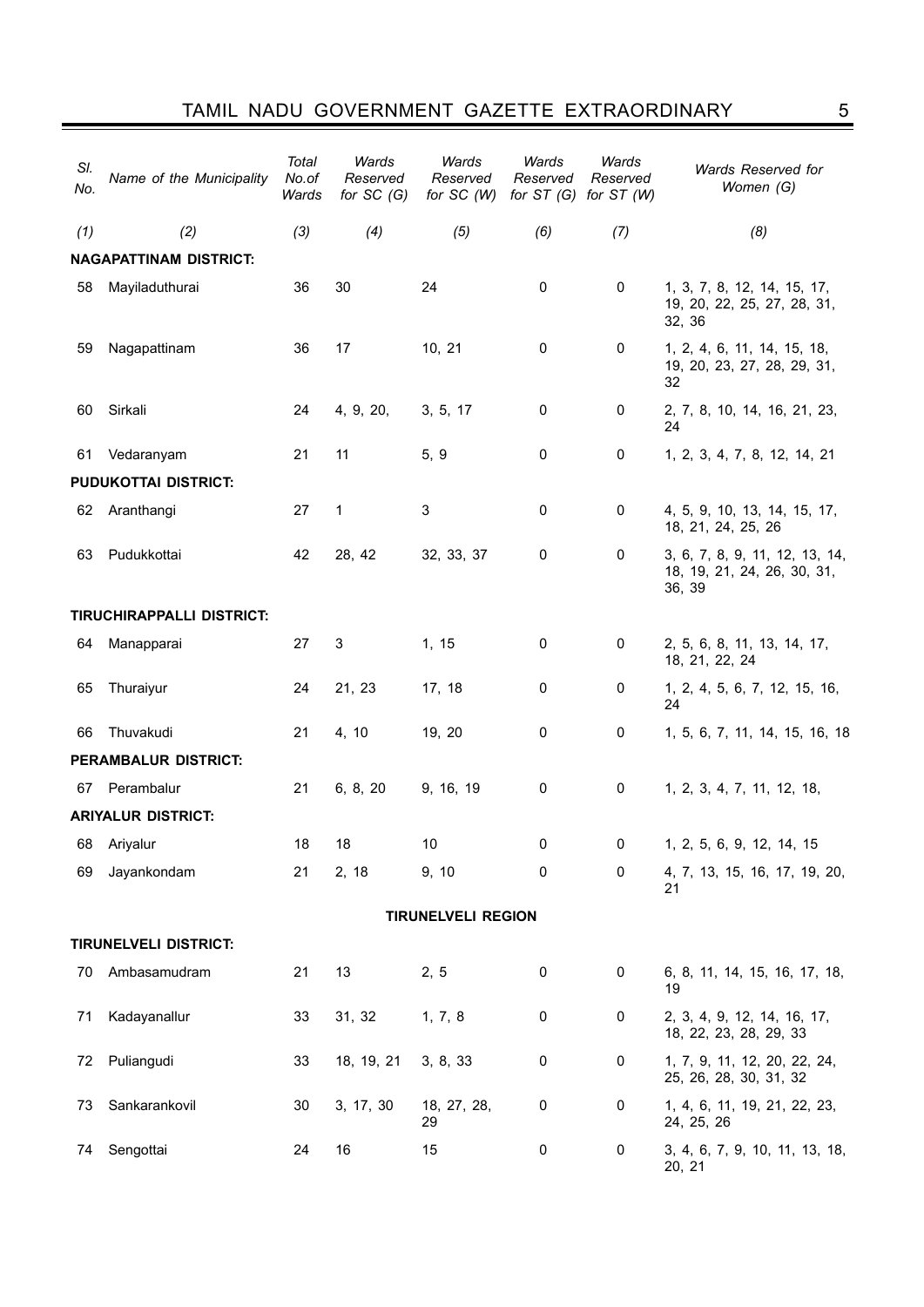## 6 Tamil nadu government gazette extraordinary

| SI.<br>No. | Name of the Municipality      | Total<br>No.of<br>Wards | Wards<br>Reserved<br>for $SC(G)$ | Wards<br>Reserved<br>for $SC(W)$ | Wards<br>Reserved<br>for $ST(G)$ | Wards<br>Reserved<br>for $ST(W)$ | Wards Reserved for<br>Women (G)                                          |
|------------|-------------------------------|-------------------------|----------------------------------|----------------------------------|----------------------------------|----------------------------------|--------------------------------------------------------------------------|
| (1)        | (2)                           | (3)                     | (4)                              | (5)                              | (6)                              | (7)                              | (8)                                                                      |
| 75         | Tenkasi                       | 33                      | 7, 31, 33                        | 3, 4, 5                          | 0                                | $\mathbf 0$                      | 2, 6, 9, 10, 11, 12, 13, 15,<br>18, 22, 23, 24, 26, 28                   |
| 76         | Vickramasingapuram            | 21                      | 4                                | 10                               | 0                                | 0                                | 1, 5, 6, 8, 9, 11, 14, 16, 17,<br>19                                     |
|            | THOOTHUKUDI DISTRICT:         |                         |                                  |                                  |                                  |                                  |                                                                          |
| 77         | Kayalpattinam                 | 18                      | 0                                | 9                                | 0                                | 0                                | 1, 4, 5, 7, 11, 12, 13, 17                                               |
| 78         | Kovilpatti                    | 36                      | 33, 36                           | 4, 25                            | $\mathbf 0$                      | 0                                | 1, 2, 9, 10, 12, 13, 15, 17,<br>18, 21, 22, 23, 26, 28, 30,<br>35        |
|            | KANNIYAKUMARI DISTRICT:       |                         |                                  |                                  |                                  |                                  |                                                                          |
| 79         | Colachel                      | 24                      | 0                                | 0                                | 0                                | 0                                | 1, 4, 6, 7, 9, 10, 12, 13, 16,<br>18, 19, 21                             |
| 80         | Kuzhithurai                   | 21                      | 0                                | 0                                | 0                                | 0                                | 2, 3, 4, 7, 8, 10, 11, 12, 13,<br>14, 18                                 |
| 81         | Padmanabhapuram               | 21                      | 19                               | 11                               | 0                                | 0                                | 1, 3, 6, 10, 13, 15, 16, 17,<br>18, 21                                   |
|            | <b>VIRUDHUNAGAR DISTRICT:</b> |                         |                                  |                                  |                                  |                                  |                                                                          |
| 82         | Aruppukottai                  | 36                      | 35                               | 13, 33                           | 0                                | 0                                | 1, 2, 5, 12, 15, 18, 19, 20,<br>21, 28, 29, 30, 31, 32, 34,<br>36        |
| 83         | Rajapalayam                   | 42                      | 3, 25, 26                        | 2, 10, 15                        | 0                                | 0                                | 4, 5, 6, 8, 11, 13, 14, 16,<br>17, 20, 22, 24, 27, 28, 29,<br>31, 34, 38 |
| 84         | Sattur                        | 24                      | 16                               | 18                               | $\mathbf 0$                      | 11                               | 1, 2, 6, 9, 13, 15, 19, 20,<br>21, 23                                    |
| 85         | Sivakasi                      | 33                      | 27                               | 25, 26                           | 0                                | 0                                | 1, 2, 3, 4, 6, 15, 16, 17, 20,<br>22, 23, 28, 29, 32, 33                 |
| 86         | Srivilliputhur                | 33                      | 16                               | $\overline{c}$                   | 0                                | 0                                | 1, 3, 6, 10, 15, 18, 19, 20,<br>21, 22, 23, 24, 25, 26, 29,<br>30        |
| 87         | Thiruthangal                  | 21                      | 15, 21                           | 17, 19                           | $\pmb{0}$                        | $\pmb{0}$                        | 2, 5, 8, 11, 12, 13, 14, 16,<br>20                                       |
| 88         | Virudhunagar                  | 36                      | 14                               | 11, 16                           | $\pmb{0}$                        | 0                                | 1, 10, 12, 13, 15, 17, 18,<br>19, 20, 21, 22, 25, 26, 27,<br>29, 36      |
|            |                               |                         |                                  | <b>TIRUPPUR REGION</b>           |                                  |                                  |                                                                          |
|            | <b>COIMBATORE DISTRICT:</b>   |                         |                                  |                                  |                                  |                                  |                                                                          |
| 89         | Mettupalayam                  | 33                      | 12, 24                           | 13, 25, 33                       | 0                                | 0                                | 1, 3, 4, 6, 8, 14, 16, 20, 23,<br>26, 28, 29, 31, 32                     |
| 90         | Pollachi                      | 36                      | 8, 22                            | 2, 31                            | 0                                | 0                                | 1, 3, 5, 6, 7, 9, 10, 11, 17,<br>18, 23, 25, 28, 29, 33, 34              |
| 91         | Valparai                      | 21                      | 3, 11, 12,<br>15, 17, 19         | 6, 7, 8, 13,<br>16, 18, 20       | 0                                | 0                                | 2, 5, 14, 21                                                             |
|            | <b>TIRUPPUR DISTRICT:</b>     |                         |                                  |                                  |                                  |                                  |                                                                          |
| 92         | Dharapuram                    | 30                      | 1, 2, 3                          | 4, 8, 26                         | 0                                | 0                                | 5, 9, 10, 11, 12, 15, 18, 19,<br>24, 25, 27, 28                          |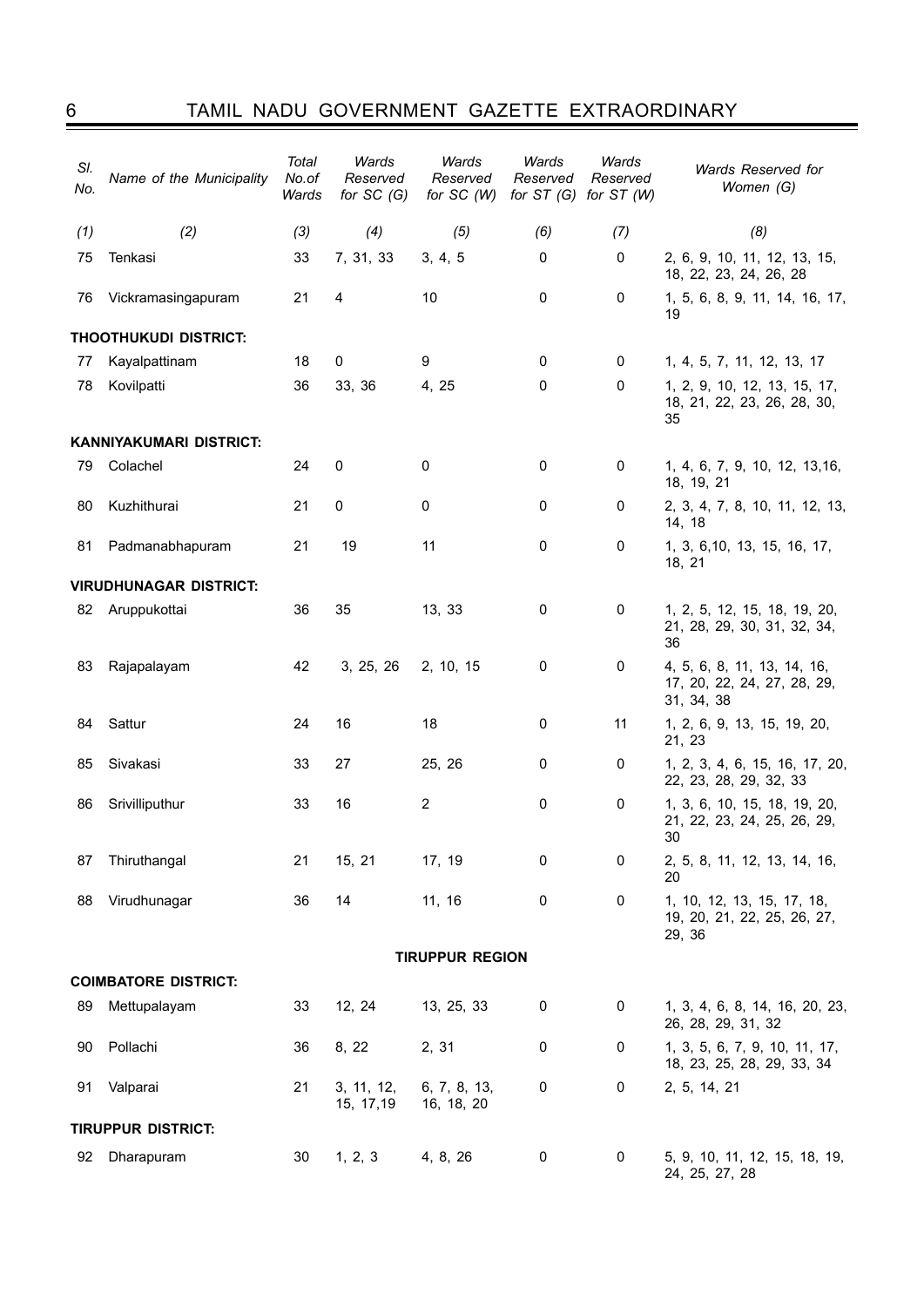| SI.<br>No.             | Name of the Municipality | Total<br>No.of<br>Wards | Wards<br>Reserved<br>for $SC(G)$ | Wards<br>Reserved<br>for $SC(W)$ | Wards<br>Reserved | Wards<br>Reserved<br>for $ST(G)$ for $ST(W)$ | Wards Reserved for<br>Women (G)                             |  |  |
|------------------------|--------------------------|-------------------------|----------------------------------|----------------------------------|-------------------|----------------------------------------------|-------------------------------------------------------------|--|--|
| (1)                    | (2)                      | (3)                     | (4)                              | (5)                              | (6)               | (7)                                          | (8)                                                         |  |  |
| 93                     | Kangeyam                 | 18                      | 13                               | 3                                | 0                 | 0                                            | 5, 6, 7, 10, 12, 14, 17, 18                                 |  |  |
| 94                     | Palladam                 | 18                      | 17                               | 14                               | 0                 | 0                                            | 5, 7, 8, 9, 10, 11, 13, 18                                  |  |  |
| 95                     | Udumalpet                | 33                      | 11                               | 4, 21                            | 0                 | $\mathbf 0$                                  | 1, 2, 5, 6, 7, 8, 9, 14, 17,<br>19, 20, 23, 25, 26, 30      |  |  |
| 96                     | Vellakovil               | 21                      | 5                                | 7, 8                             | 0                 | 0                                            | 1, 3, 6, 14, 15, 16, 17, 18,<br>19                          |  |  |
| <b>ERODE DISTRICT:</b> |                          |                         |                                  |                                  |                   |                                              |                                                             |  |  |
| 97                     | <b>Bhavani</b>           | 27                      | 15                               | 6                                | 0                 | 0                                            | 7, 13, 14, 16, 17, 18, 19,<br>20, 21, 23, 24, 25, 26        |  |  |
| 98                     | Gobichettipalayam        | 30                      | 26                               | 4, 30                            | 0                 | 0                                            | 2, 3, 6, 7, 12, 13, 17, 18,<br>20, 21, 23, 28, 29           |  |  |
| 99                     | Punjaipuliampatti        | 18                      | 12, 17                           | 3, 13                            | 0                 | 0                                            | 2, 4, 6, 7, 14, 16, 18                                      |  |  |
| 100                    | Sathyamangalam           | 27                      | 17                               | 1, 25                            | 0                 | 0                                            | 6, 7, 8, 9, 12, 13, 15, 16,<br>19, 20, 21, 24               |  |  |
|                        | THE NILGIRIS DISTRICT:   |                         |                                  |                                  |                   |                                              |                                                             |  |  |
|                        | 101 Coonoor              | 30                      | 3, 5, 17, 27 15, 24, 29,         | 30                               | 0                 | 0                                            | 1, 4, 6, 8, 9, 10, 11, 16, 19,<br>20, 21                    |  |  |
|                        | 102 Gudalur              | 21                      | 1, 14, 19                        | 11, 12, 13                       | 0                 | 6                                            | 2, 8, 16, 17, 18, 20, 21                                    |  |  |
|                        | 103 Nelliyalam           | 21                      | 1, 9, 10,<br>11, 14, 15          | 4, 7, 16,<br>17, 19, 20          | 0                 | 3                                            | 8, 12, 13, 18                                               |  |  |
|                        | 104 Udhagamandalam       | 36                      | 8, 32, 34,<br>35, 36             | 7, 25, 26,<br>27, 28             | 0                 | 0                                            | 1, 2, 3, 4, 6, 16, 20, 21, 23,<br>24, 29, 30, 33            |  |  |
|                        |                          |                         |                                  | <b>VELLORE REGION</b>            |                   |                                              |                                                             |  |  |
|                        | <b>VELLORE DISTRICT:</b> |                         |                                  |                                  |                   |                                              |                                                             |  |  |
|                        | 105 Ambur                | 36                      | 9, 13, 30                        | 11, 24, 32                       | 0                 | $\pmb{0}$                                    | 1, 2, 8, 12, 15, 17, 20, 22,<br>23, 26, 31, 33, 34, 35, 36  |  |  |
|                        | 106 Arakkonam            | 36                      | 7, 9, 24,<br>27, 32              | 8, 10, 28,<br>31, 36             | 0                 | $\pmb{0}$                                    | 5, 11, 12, 14, 15, 16, 18, 19,<br>20, 22, 29, 33, 34        |  |  |
|                        | 107 Arcot                | 30                      | 4                                | 9, 23                            | 0                 | 0                                            | 5, 6, 7, 8, 10, 11, 13, 15,<br>16, 17, 26, 27, 29           |  |  |
|                        | 108 Gudiyatham           | 36                      | 13, 27, 36                       | 7, 14, 32                        | 0                 | 0                                            | 1, 6, 11, 16, 18, 19, 21, 22,<br>24, 29, 30, 31, 33, 34, 35 |  |  |
|                        | 109 Jolarpet             | 18                      | 11                               | 4, 5                             | 0                 | 0                                            | 7, 9, 12, 13, 15, 16, 18                                    |  |  |
|                        | 110 Melvisharam          | 21                      | 7                                | 5                                | 0                 | 0                                            | 1, 6, 9, 10, 11, 12, 15, 16,<br>18, 19                      |  |  |
|                        | 111 Pernambut            | 21                      | 2, 17                            | 1, 18, 19                        | 0                 | 0                                            | 3, 4, 5, 12, 13, 14, 16, 21                                 |  |  |
|                        | 112 Ranipet              | 30                      | 9, 10, 12,<br>20, 22             | 2, 11, 16,<br>17, 18             | 0                 | 0                                            | 1, 6, 7, 13, 14, 15, 21, 23,<br>26, 27                      |  |  |
|                        | 113 Tirupathur           | 36                      | 15, 24, 36                       | 3, 26, 34,<br>35                 | 0                 | 0                                            | 1, 5, 6, 7, 11, 16, 19, 20,<br>21, 22, 25, 28, 29, 30       |  |  |